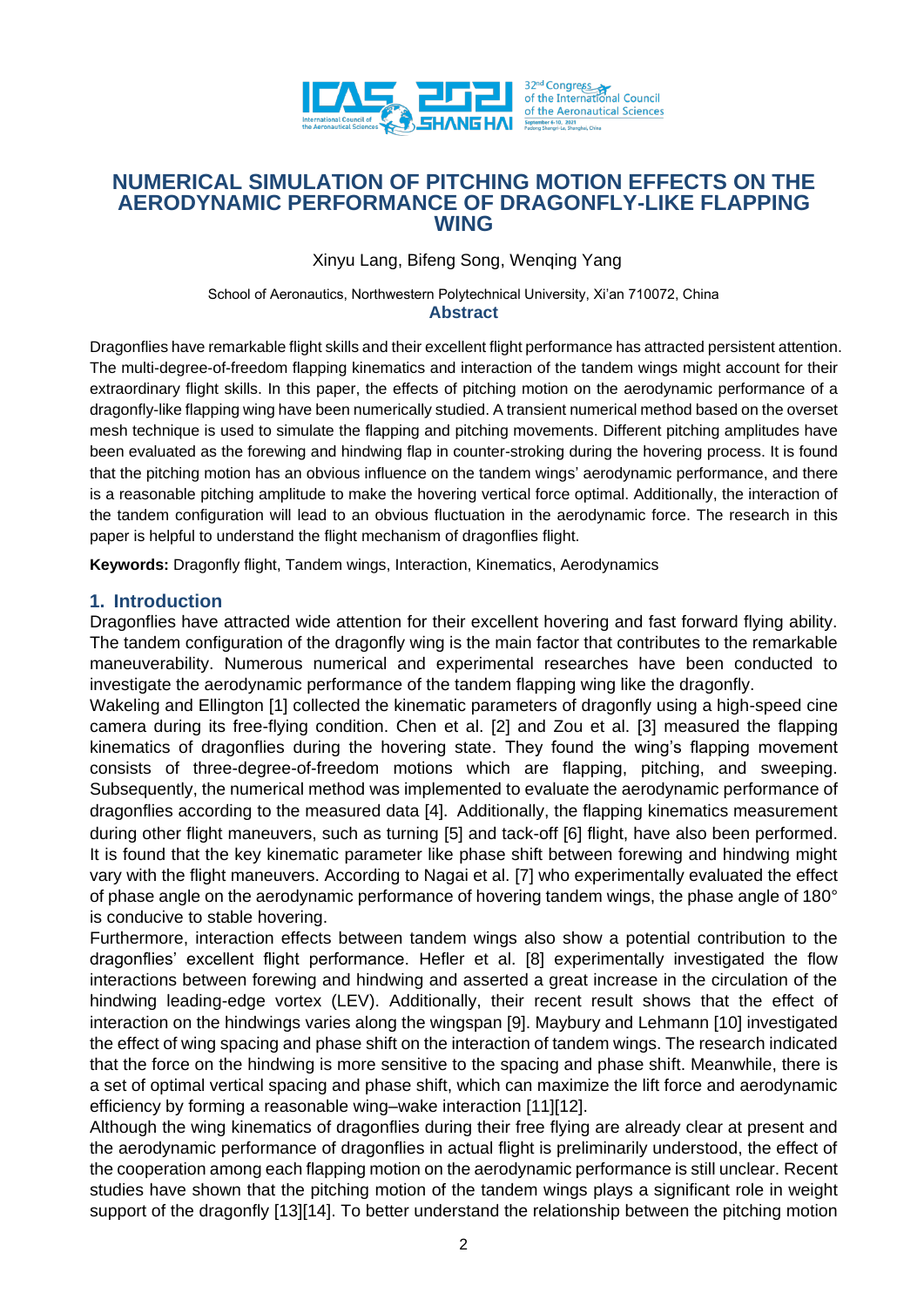and flapping motion on the tandem flapping wing, various pitching amplitudes have been numerically investigated during a three dimensional dragonfly-like wing's hovering motion. The instantaneous forces and unsteady flow field around wings are also analyzed. The research in this paper is helpful to understand the flight mechanism of dragonflies and to design a tandem flapping micro aerial vehicle with higher performance.

## **2. Model and Methods**

### 2.1 Wing model and flapping kinematics

The flapping wing model, consisting of the forewing (FW) and hindwing (HW), used in numerical simulation is obtained from the real dragonfly wings. The length of the forewing and hindwing are 46 mm and 44 mm respectively. The thickness of the wings is 2% of the mean chord length *c<sup>f</sup>* of the forewing. The radius of the second moment of the forewing area  $R_2$  equals 34.3 mm. To mimic the real wing's flapping motion and keep a better mesh quality near the root region, the wing model was configured with a root-cut distance of 0.8*c* from the flapping axis to the wing root.

As shown in [Figure 1](#page-1-0), the wings' kinematics combine flapping motion around wing root and pitching motion around a quarter root chord length from the leading edge. Since the amplitude of sweeping motion has been observed to be smaller than that of the other two motions [\[3\],](#page-8-2) only the flapping and pitching motion are incorporated in this study. Similar to the real dragonfly hovering motion, the FW and HW flap in parallel inclined stroke plane. Meanwhile, the stroke plane angle *β*, defined as the angle between the stroke plane and the horizontal plane, is equal to 45°. The definition of force vectors on the wing is shown in [Figure 2](#page-1-1). *F<sup>H</sup>* and *F<sup>V</sup>* are horizontal and vertical forces in the horizontal and vertical plane respectively. *L* and *D* are lift and drag forces that are normal and parallel to the stroke plane.



<span id="page-1-0"></span>Figure 1 - Schematic of the dragonfly-like flapping model. (a) Definition of flapping and pitching motion; (b) tandem flapping wings trajectory.



Figure 2 - Definition of force vectors on the wing

<span id="page-1-1"></span>The flapping motion of the FW and HW are represented as simple sinusoidal function given by

$$
\Psi_{f}(t) = \Psi_{fm} \cos(2\pi ft) \tag{1}
$$

$$
\Psi_h(t) = \Psi_{hm} \cos(2\pi ft + \pi) \tag{2}
$$

where *Ψfm* and *Ψhm* is the flapping amplitude of FW and HW and set to 30°, *f* means the flapping frequency.

The pitching motion of the FW and HW are represented as simple sinusoidal function given by

$$
\alpha_f(t) = \alpha_m \sin(2\pi ft) \tag{3}
$$

$$
\alpha_h(t) = \alpha_m \sin(2\pi ft + \pi) \tag{4}
$$

where *α<sup>m</sup>* is the pitching amplitude and *α<sup>m</sup>* of FW and HW is set to the same value in the subsequent simulations. The flapping motion of HW leads the FW by a phase angle of 180°, which has been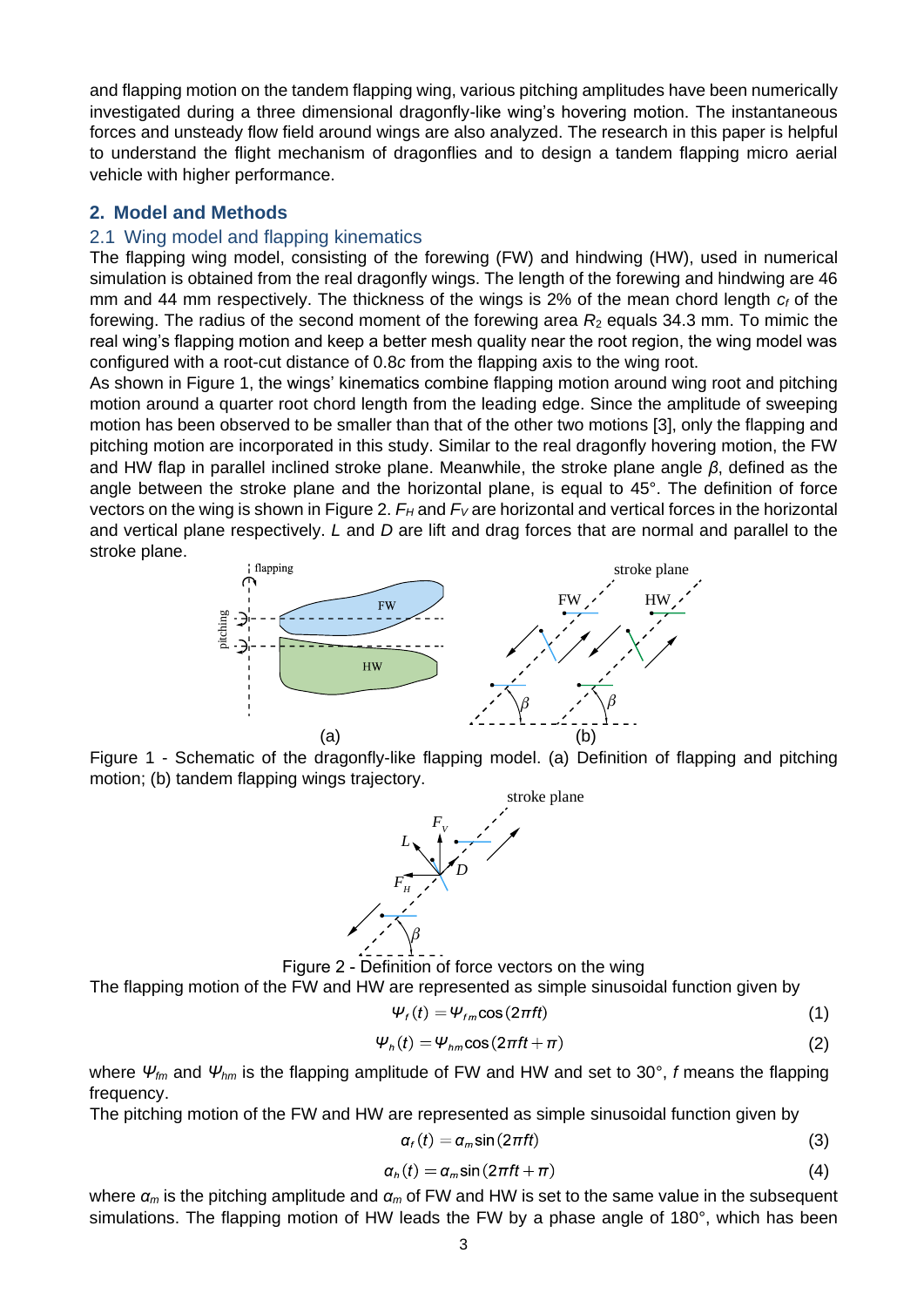proved to be beneficial to stable hovering [\[15\].](#page-8-12) And the phase shift between flapping and pitching for both FW and HW keeps at 90°, which is believed to be responsible for high-efficiency flight [\[16\].](#page-8-13) The flapping frequency *f* is equal to 30 Hz. The mean flapping velocity  $U_{ref}$  at  $R_2$  is used as the reference velocity in this study and described as:

$$
U_{ref} = 4f\Psi_{tm}R_2 = 2.2 \,\text{m/s}
$$
\n<sup>(5)</sup>

The Reynolds number Re can be written as:

$$
\text{Re} = \frac{U_{ref}c_f}{V} = 1286\tag{6}
$$

where *v* is the air viscosity.

#### <span id="page-2-1"></span>2.2 Computational methods

The transient simulations are investigated numerically using the computational fluid dynamics software Fluent by solving the Navier-Stroke equations. The motions of the flapping wings were controlled by a User Defined Function (UDF). The motions of the flapping wings were conducted based on an overset mesh technique. The overset mesh, consisting of background mesh and component mesh, is considered to be suitable for large-scale motion simulation. During the dynamic movement, the background mesh stays stationary, while the entire component mesh moves as a rigid body with the flapping wing controlled by the UDF. Consequently, the component mesh can keep high mesh quality during its movement. The computational domain used for the transient simulations is shown in [Figure 3.](#page-2-0) As can be seen from [Figure 3](#page-2-0) (a), there are three meshes in total (i.e., two component meshes for each wing and one background mesh for the background zone). For the sake of simplification, only one side of the dragonfly model is simulated. Thus, the symmetric plane is placed at the side of the background mesh. The global size of the background zone is 60*cf*×50*cf*×60*cf*. The component zone is characterized by a cylindrical shape with a diameter of 5 times the chord and a height of 2 times the spanwise length of each wing. The background zone is meshed with cartesian grid and each component zone is mesh with unstructured tetrahedral elements, whereas the boundary layer is refined with hexahedral elements. The cell amount of each component mesh is around 1.5 million, and the cell amount of background mesh is around 1 million. The pressure outlet condition is set to the boundary of the background zone apart from the symmetric plane to simulate the hovering state. The type of the component zone boundary is set to overset. No-slip wall condition is applied to the wing surface. For all the cases in this study, laminar model is adopted to simulate the low Reynold flow situation. Momentum is discretized with secondorder upwind scheme. Second-order accuracy is applied to calculate the pressure. The coupled

algorithm is employed for the pressure-velocity coupling.



<span id="page-2-0"></span>Figure 3 – Computational setup for the flapping wing. (a) Assembled mesh; (b) component mesh; (c) wing surface mesh.

Dimensionless force data were obtained to analyze the simulation results. The dimensionless force coefficients are given as:

$$
C_V = \frac{F_V}{0.5\rho U_{ref}^2 S}
$$
 (7)

$$
C_H = \frac{F_H}{0.5\rho U_{ref}^2 S}
$$
 (8)

where *S* is the area of the forewing wing, *ρ* denotes the density of the fluid.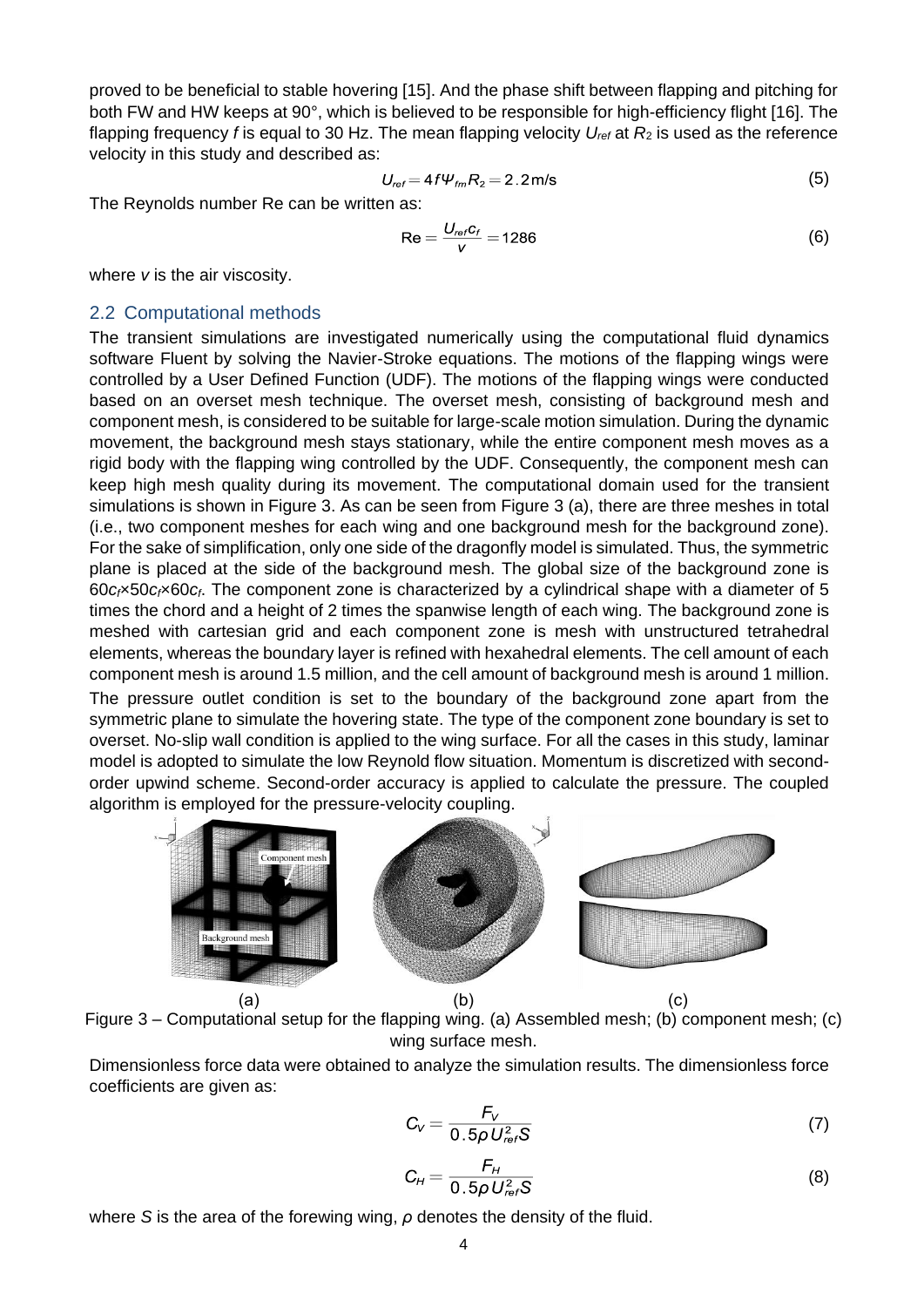Time-averaged force coefficient over one flapping period is defined as:

$$
\overline{C}_V = \frac{1}{T} \int_t^{t+T} C_V(t) dt
$$
\n(9)

$$
\bar{C}_H = \frac{1}{T} \int_t^{t+T} C_H(t) dt
$$
\n(10)

where T is the flapping period.

#### 2.3 Solver validation

The present numerical research is validated with the experiment conducted by Heathcote [\[17\]](#page-8-14) on a rectangular wing oscillating in pure heave motion. This wing of 600 mm span, 100 mm chord, NACA0012 cross-section was imposed a sinusoidal function at the wing root which described as follows:

$$
s = 0.175c\cos(2\pi ft) \tag{11}
$$

where *s* is the displacement of the wing root, *f* is oscillating frequency. The reduced frequency *k=πfc/U<sup>∞</sup>* is equal to 1.82, where *U∞*=0.939 m/s is the freestream velocity.

The topology of the mesh and computational domain is the same as the aforementioned in Section [2.2.](#page-2-1) The total number of cells for the assembled mesh is around 6 million. Time step in this case is T/200, and the simulation was run for 6 cycles. The thrust coefficient of the last cycle is presented in [Figure 4,](#page-3-0) compared with the experimental data by Heathcote [\[17\]](#page-8-14) and the numerical result by Liu [\[18\].](#page-8-15) It can be found that the results of the present simulation are very close to that of Liu [\[18\].](#page-8-15) The trend of the present simulation is in good agreement with the experimental data, with a small discrepancy appearing at the peak and valley values. It should be noted that the inflexible wing in the experiment shows small flexibility rather than a fully rigid wing. This might be responsible for a slight thrust force increase and phase delay, which has also been discussed by Liu [\[18\].](#page-8-15)



Figure 4 – The thrust force coefficient compared with the reference [\[17\]\[18\].](#page-8-16)

#### <span id="page-3-0"></span>**3. Results and discussion**

#### 3.1 Aerodynamic forces

Using the overset mesh method, five different pitching amplitudes (*αm*=0°, 15°, 30°, 45°, 60°) were calculated to evaluate the effect of pitching motion on the hovering performance of dragonfly. All cases were computed for six periods and the results of the last period are analyzed.

[Figure 5](#page-4-0) presents the vertical force coefficient of the tandem flapping wing under different pitching amplitudes in hovering mode. [Figure 5](#page-4-0) (a) shows the vertical force coefficient of the forewing. [Figure](#page-4-0)  [5](#page-4-0) (b) gives the vertical force coefficient of the hindwing which leads the forewing by a phase shift of 180°. The gray zone in the diagram means the wing is flapping downstroke. And the light zone indicates the wing is flapping upstroke. The total vertical force coefficient is shown in [Figure 5](#page-4-0) (c).

As can be seen from [Figure 5](#page-4-0) (a), most cases can generate peak and valley values during the down and upstroke. Meanwhile, the peak and valley values of these cases almost reach at the same time.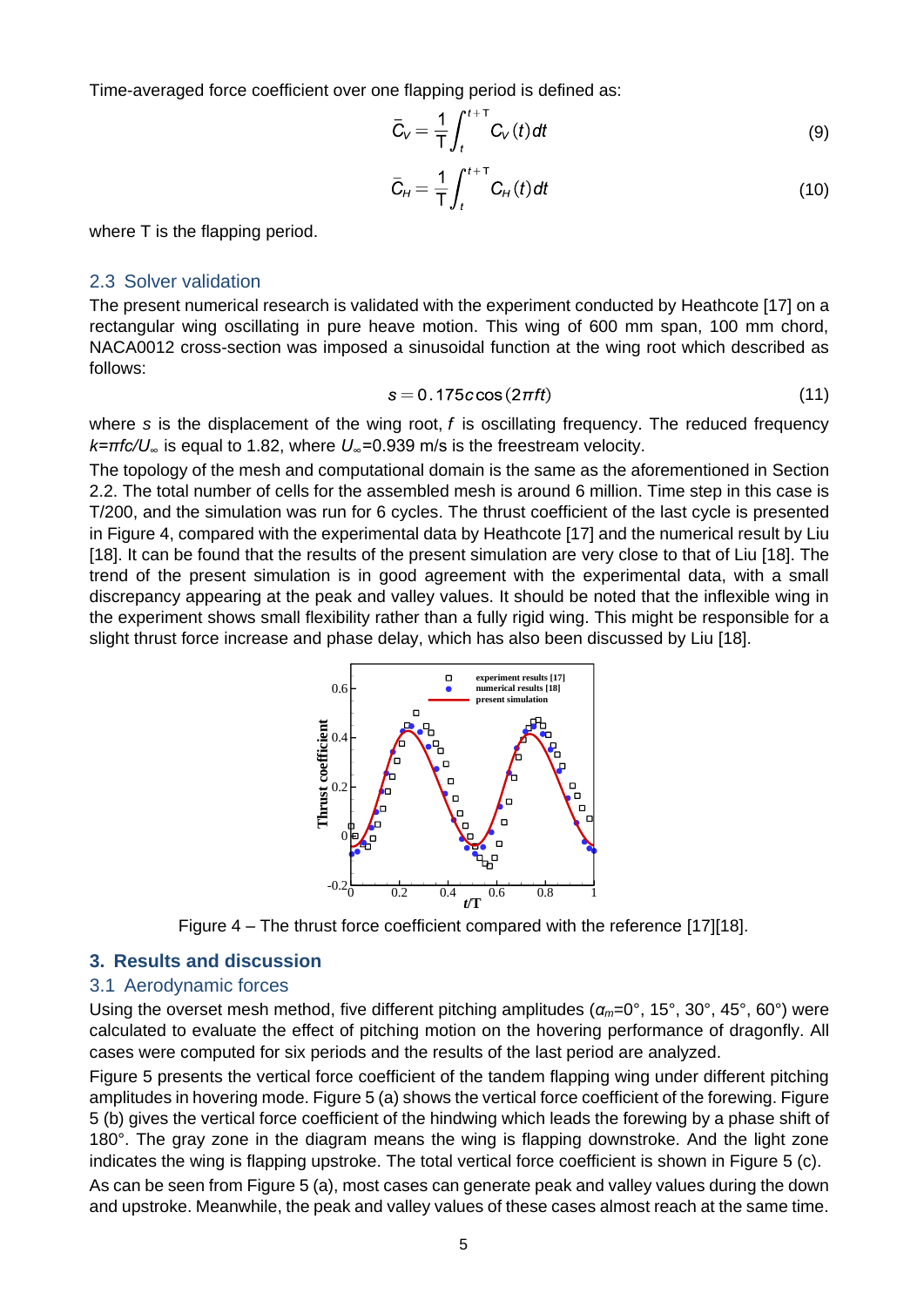Noteworthy, as the pitching amplitude varies from  $0^{\circ}$  to  $30^{\circ}$ , slight change can be found from the magnitude of peak vertical force of forewing. The maximum peak force reaches at *αm*=30°. However, when the pitching amplitude continues to increase, the peak value of vertical force during downstroke gradually decreases and changes more gently. During the upstroke, the magnitude of valley value gradually decreases with the increase of pitching amplitude. When *α<sup>m</sup>* is larger than 45°, the forewing can even generate positive vertical force during a small proportion of the upstroke stage. Furthermore, an obvious force platform can be found at *t*/T=0.25, 0.75. Considering the flapping kinematics, one can found that the distance between the forewing and hindwing is the closest at this moment, which suggests that tandem configuration interaction might account for the force fluctuation.



<span id="page-4-0"></span>Figure 5 – Time history of vertical force coefficient under different pitching amplitudes. (a) Forewing wing; (b) hindwing; (c) total wing.



Figure 6 – Time-averaged vertical force coefficient under different pitching amplitudes.

<span id="page-4-1"></span>Focusing on the vertical force coefficient of hindwing presented in [Figure 5](#page-4-0) (b), it is obvious that the force coefficient curves of hindwing also have approximately 180° phase shift compared with that of the forewing. The reason might be the hindwing leads the forewing by a phase shift of 180°. Similar to the force curve trend of the forewing, with the gradual increase of pitching amplitude, the vertical force of the hindwing gradually decreases during its upstroke. When the pitching amplitude is  $60^\circ$ , a small positive peak value occurs at *t*/T=0.35, and then the vertical force drops rapidly. During the downstroke, the force curves present two peaks, the first peak value happens at *t*/T=0.65 and the second happens around *t*/T=0.8. As the pitching amplitude varies from 0° to 60°, the magnitude of the first peak gradually decreases and the second peak gradually increases.

When the forewing and hindwing flaps in counter-phase, two obvious vertical force peaks occur during the tandem wings flapping period by referring to [Figure 5](#page-4-0) (c), due to the force superposition of the forewing and hindwing. With the implementation of the pitching motion, the tandem wings can generate significantly positive vertical force during a wider proportion of the flapping cycle. When the pitching amplitude increase, the magnitude of peak vertical force also gradually increases, although more obvious negative force will be generated at the timing of stroke reverse (*t*/T=0.5). The advantages of pitching motion on vertical force generation can be clearly seen from [Figure 6.](#page-4-1) The time-averaged vertical force of both forewing and hindwing goes up as the pitching amplitude increases. When the pitching amplitude reaches 45°, the flapping wing gets the maximum time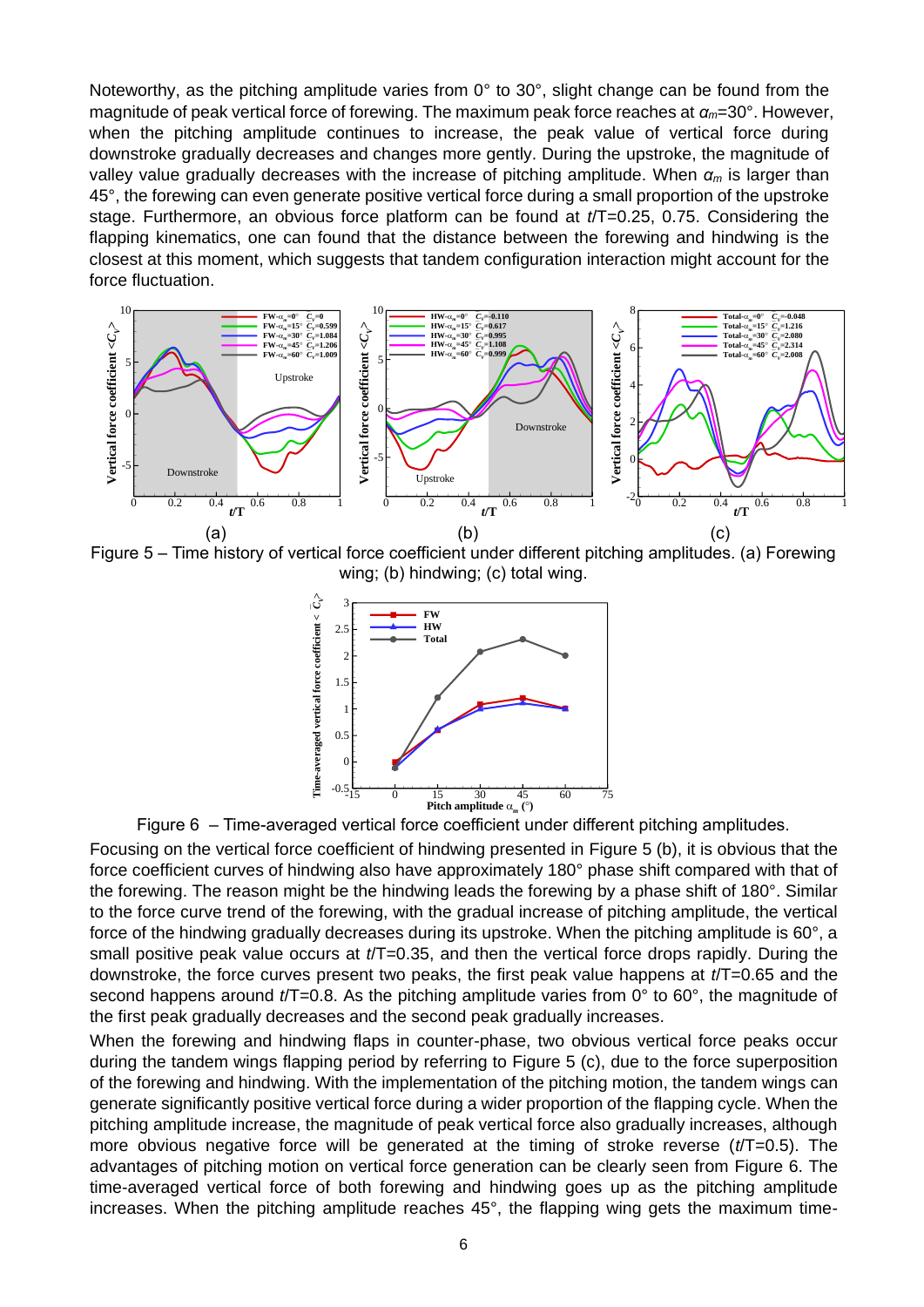averaged vertical force. After the time-averaged vertical force reaches a maximum, a gentle drop can be observed. This phenomenon suggests that there is a suitable pitching amplitude (*αm*=45°) to obtain the maximum hovering vertical force under the tandem configuration.

# 3.2 Fluid structures

[Figure 7](#page-5-0) presents the pressure coefficient contour of different pitching amplitudes at the moment of forewing mid-downstroke (*t*/T=0.25). At this moment, the forewing is flapping downstroke and the hindwing is flapping upstroke. It can be clearly seen that there is a low-pressure zone on the upper surface of the forewing nearby the leading edge. Nevertheless, a significant high-pressure zone is observed on the outboard region of the hindwing near the wing tip. With the increase of pitching amplitude, the intensity and size of the low-pressure region on the upper surface gradually increase until *αm*=30°. The variation of the low-pressure region implies a strong leading edge vortex has been induced, which might contribute to a high vertical force at this moment by looking at [Figure 5](#page-4-0) (a). Once the pitching amplitude goes beyond 30°, it is found that the intensity of the low-pressure zone gradually decreases. And even the low-pressure zone can be barely found when *αm*=60°, corresponding to the minimum vertical force for the forewing at this moment. This may be because the LEV on the outer part wing has detached and remains a large distance from the wing surface.

As the pitching amplitude varies from 0° to 60°, the high-pressure region on the upper surface of the hindwing substantially reduced, which might be responsible for the monotone decrease of vertical force shown in [Figure 5](#page-4-0) (b).



<span id="page-5-0"></span>Figure  $7$  – Pressure coefficient contour of different pitching amplitudes at the moment of forewing mid-downstroke (*t*/T=0.25).

[Figure 8](#page-6-0) gives a close-up view of vortex contour within the slice at the half spanwise location at *t*/T=0.25. A pair of leading edge vortex and trailing edge vortex (TEV) can be observed around both forewing and hindwing. For the two wings flap in antiphase, the corresponding vortex also presents counter-rotating. As the pitching amplitude increase, the size of the LEV and TEV decrease gradually. Noteworthy, when the pitching amplitude is less than 30°, the LEV on the forewing and hindwing has already lifted off from the wing surface at this time. Although the size of LEV for the case of *αm*=0° and *αm*=15° is much larger than that for *αm*=30°, the detached LEV can not induce enough force exerted on the wing compared with *αm*=30°. Additionally, A larger separation region of the LEV might attribute to a lower lift force and rapid decrease of lift by looking at [Figure 5](#page-4-0) (a). When the pitching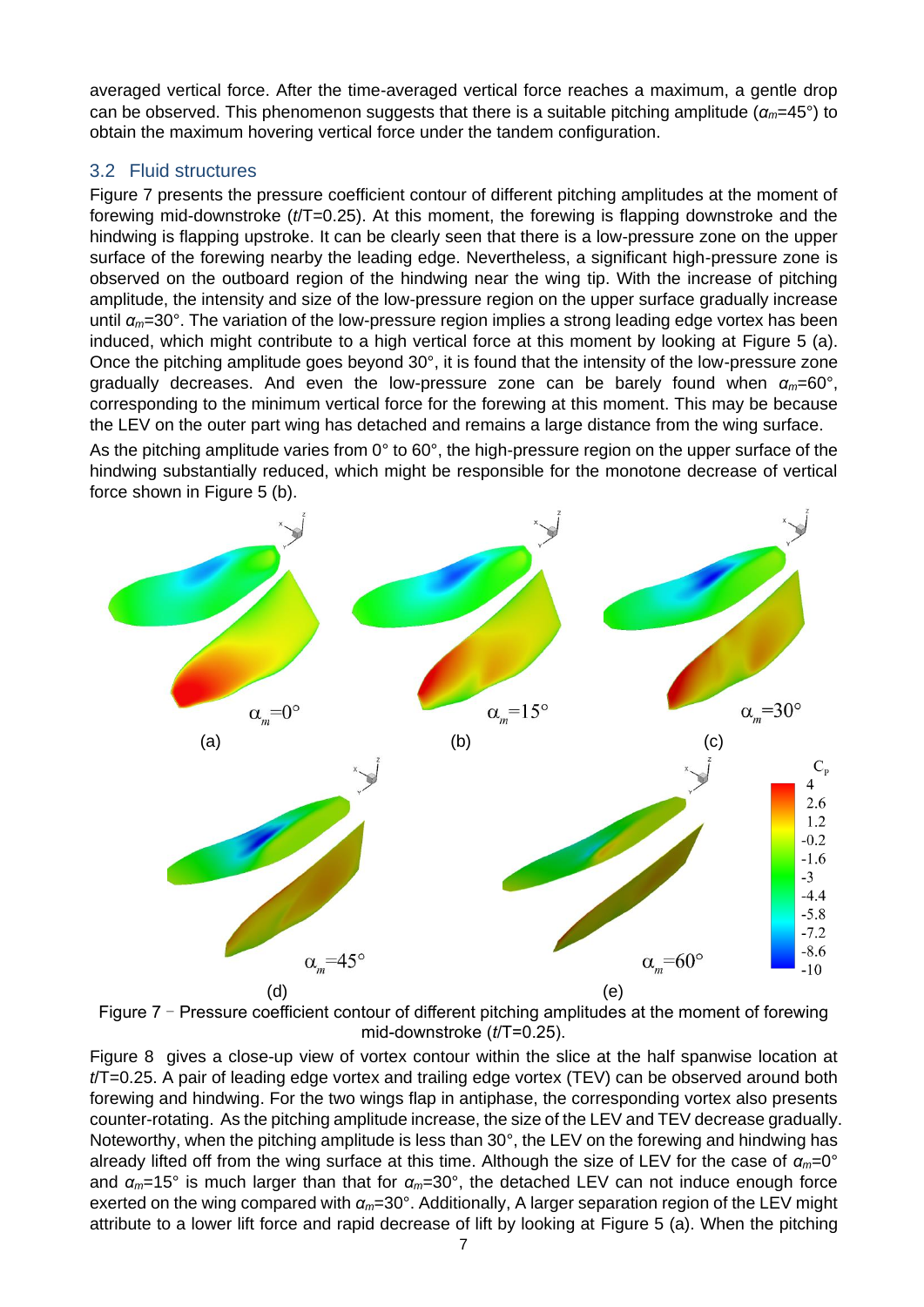amplitude continues to increase, the local angle of attack of the wings turns to be smaller. Consequently, the size of LEV on forewing and hindwing keep decrease and the LEV starts to remain its attachment to the upper surface for the case of *αm*=45° and *αm*=60°. Apparently, the LEV with less intensity and size can not induce much suction force, resulting in a lower vertical force magnitude shown in [Figure 5](#page-4-0).



<span id="page-6-0"></span>Figure 8 - Vortex contour within the slice at the half spanwise location at the moment of forewing middownstroke (*t*/T=0.25).

The interaction between the forewing and hindwing has great impacts on the aerodynamic force of tandem configuration. As can be seen from [Figure 8](#page-6-0), with the increase of pitching amplitude, the distance between the forewing and hindwing also increases. According to the research by Lehmann and Wehmann [\[12\],](#page-8-17) the interaction effect between the forewing and hindwing presents gradually attenuation with the increase of the spacing. It is apparent that when the pitching amplitude is small (i.e, *αm*=0°), the distance between the tandem wings is close. Therefore, a strong interaction effect leads to a significant force fluctuation by referring to [Figure 5](#page-4-0). When the pitching amplitude turns to be large (i.e, *αm*=60°), the distance between the two wings is far away. Thus, the force fluctuation can be barely seen at this moment due to a weaker interaction effect.

# **4. Conclusions**

In this paper, the aerodynamic characteristics of the tandem flapping wing have been assessed using a numerical method based on the overset mesh technique. Several pitching amplitudes are investigated to evaluate the effects of different pitching kinematics on the aerodynamic performance of the tandem wings. The following conclusions are drawn from the study:

- (1) Pitching motion has an apparent impact on the aerodynamic performance of the hovering tandem wings. There is an optimal pitching amplitude to maximize the vertical force when the forewing and hindwing flap in counter-stroking.
- (2) Aerodynamic forces on both forewing and hindwing are associated with the interaction of tandem configuration. Meanwhile, the effect of this interaction depends on the distance between the forewing and hindwing. While the space between the two wings decreases, the interaction turns to be stronger, resulting in a force fluctuation exected on the wing.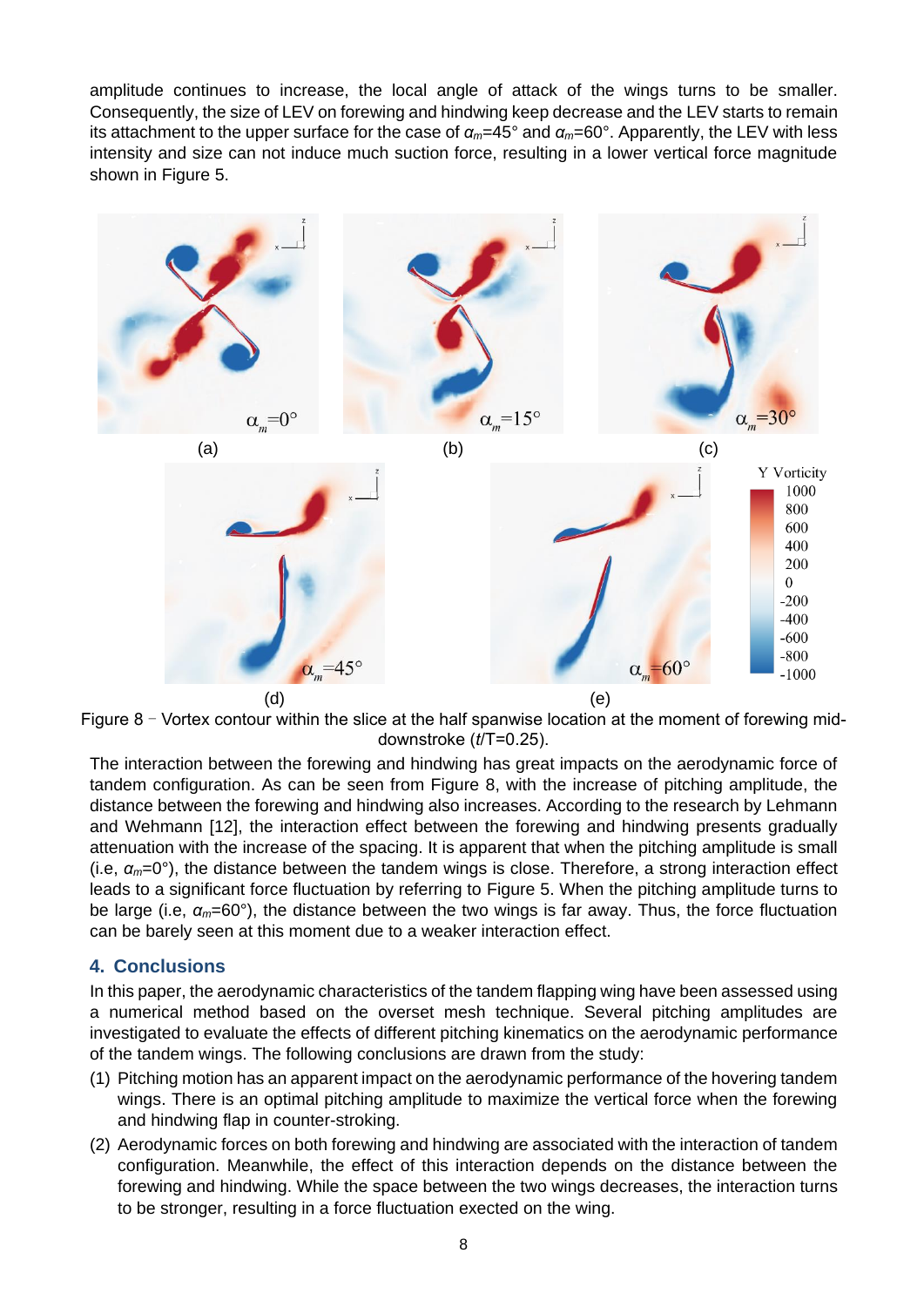# **5. Contact Author Email Address**

The contact author email address: langxinyu@mail.nwpu.edu.cn

## **6. Acknowledgments**

This study was supported by the National Natural Science Foundation of China (11872314) and the Key R&D Program in Shaanxi Province of China (2020GY-154).

# **7. Copyright Statement**

The authors confirm that they, and/or their company or organization, hold copyright on all of the original material included in this paper. The authors also confirm that they have obtained permission, from the copyright holder of any third party material included in this paper, to publish it as part of their paper. The authors confirm that they give permission, or have obtained permission from the copyright holder of this paper, for the publication and distribution of this paper as part of the ICAS proceedings or as individual off-prints from the proceedings.